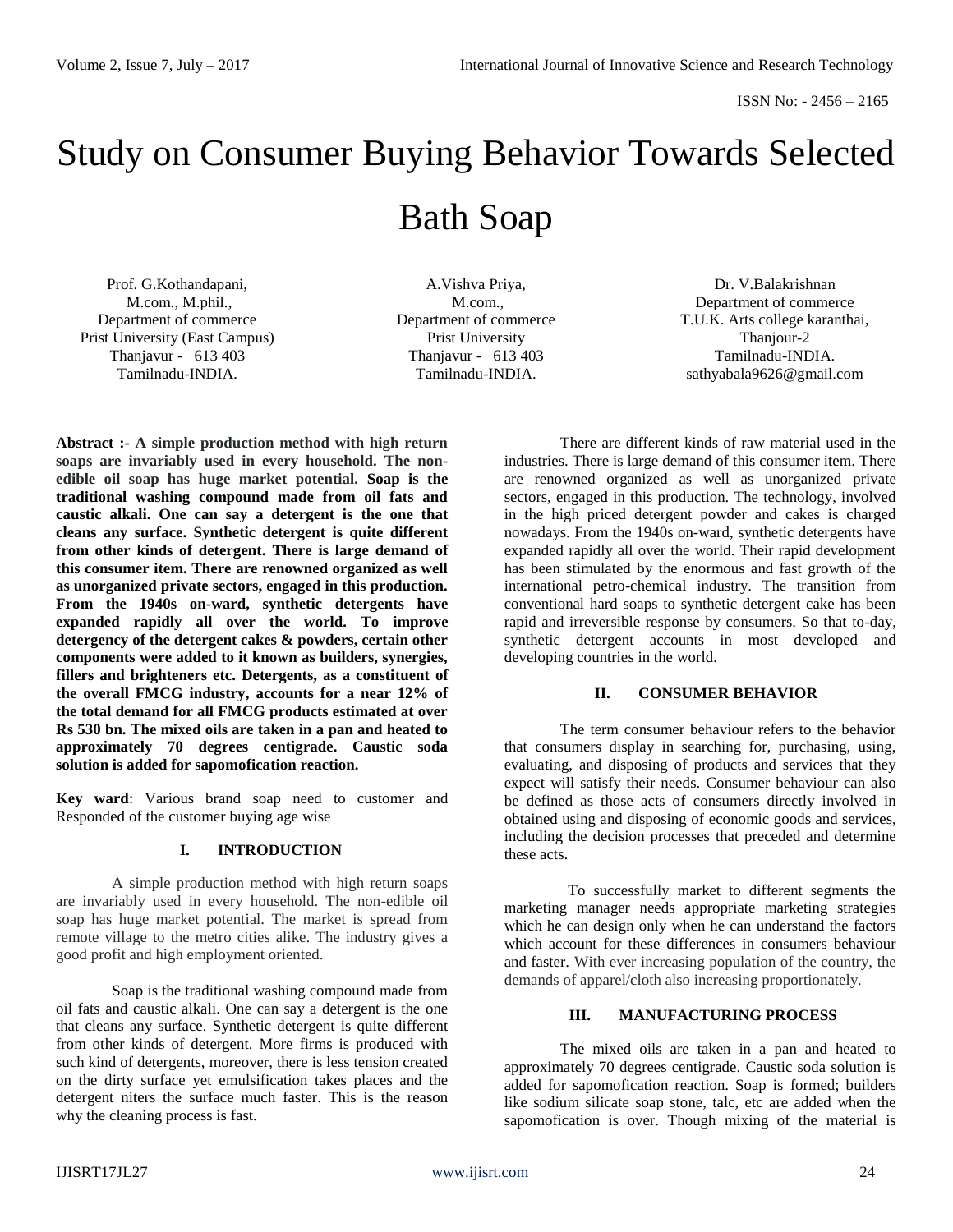made colour all perfumes are added. Finally, the soap is transferred to rames at all levels to settle down. The wet soap is taken out of the frames, cut into bars, stamped and packed.

## **IV. OBJECTIVES**

- To find out the consumer buying various bath soap and colours.
- To study the influence of various sources of information on consumers buying behavior.
- To The evaluate of extent buying on reduce price of various soap.

## **V. METHODOLOGY**

Research methodology is a way to systematically represent a research on any problem. It tends taken by the researcher in studying the research problem along with the logic behind them. It tends to define the methodology for the solution of the problem that has been undertaken for the purpose of the study.

## **VI. COLLECTION OF DATA**

The data can be collected from primary and secondary sources. In this data collects from primary data and supplemented by secondary data from the magazines, journals etc. The techniques will be use questionnaire and interviews Random samples that are representative of the population are chosen.

#### **VII. TESTING OF PRE**

In this a 'pilot survey' was done so as to see which item are most commonly used and 'trial survey' is conducted to see what necessary changes are to be made by deleting of adding the questionnaire as required and finally the questionnaire made which is use for the purpose of this study.

## **VIII. MARKETING MIX FACTORS & BRAND PREFERENCE**

There is a statistical significant relationship between price factor & brand preference at the significant level of 0.031. Around 92% of the respondents indicated that the price level as medium as per their perception about the price of respective brands. While 16% indicated that the price level is high. But 40% of the Lux consumers felt price level is high though Rexona Dettol, Hamam & Nature power consumers had never felt price level is high in the considered sample.

# **IX. DATA ANALYSIS**

The following table shows the distribution of questionnaires among the considered brands in the study.

| <b>Table 1</b> Customer responded Various Brand soap |           |            |  |  |  |
|------------------------------------------------------|-----------|------------|--|--|--|
| Various brand Responded                              |           |            |  |  |  |
| Soap name                                            | Responded | Percentage |  |  |  |
| Hamam                                                | 60        | 30         |  |  |  |
| Lux                                                  | 70        | 35         |  |  |  |
| Sandur                                               | 20        | 10         |  |  |  |
| Nature Power                                         | 25        | 12.5       |  |  |  |
| Rexona                                               | 15        | 7.5        |  |  |  |
| Dettol                                               | 10        |            |  |  |  |
| <b>TOTAL</b>                                         | 200       | 100        |  |  |  |

#### **Chart 1** Customer responded

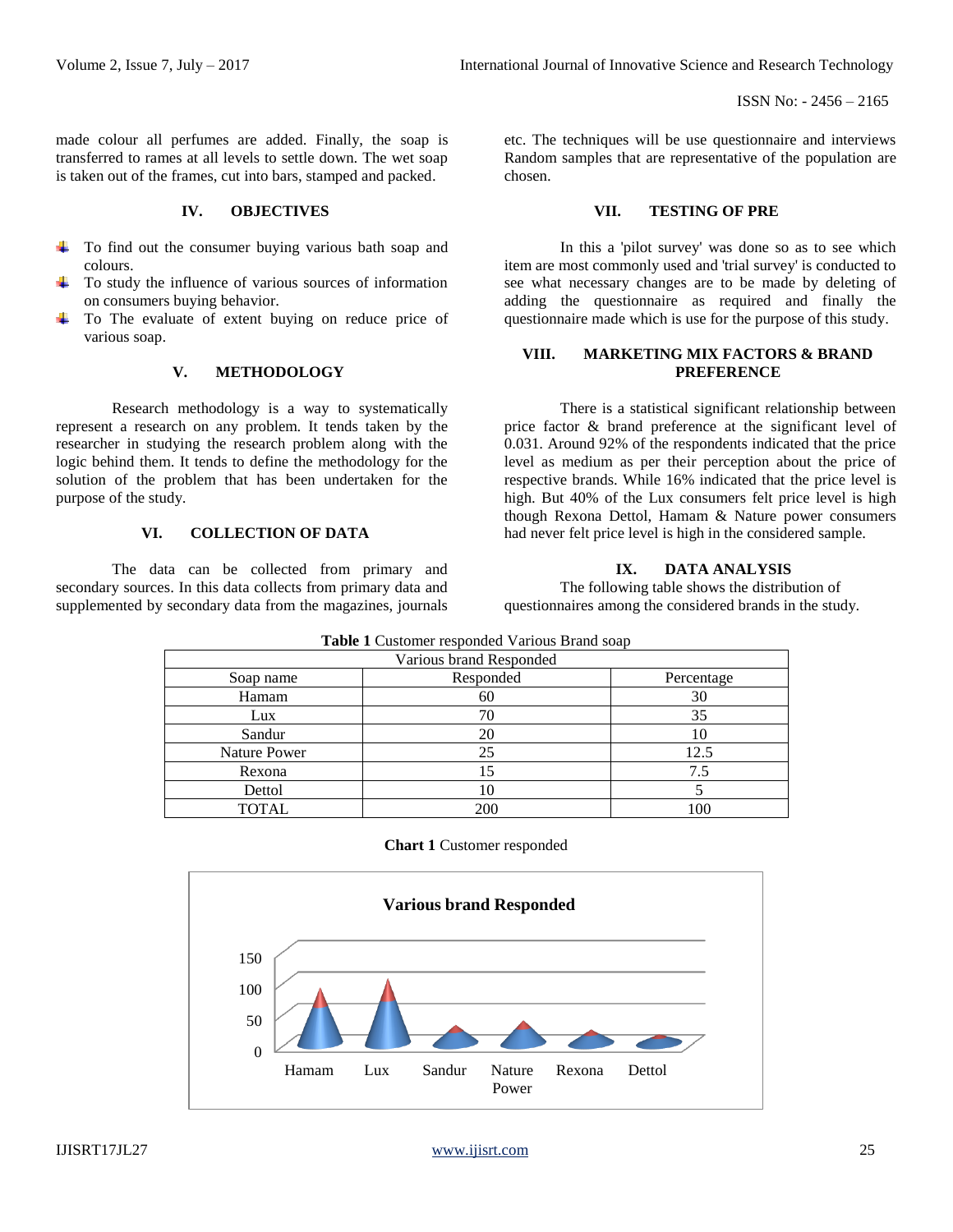ISSN No: - 2456 – 2165

From the above table it has been analyzed that majority of the consumers needs 35% of Lux soap and following the Hamam soap is 30%. In Nature power soap is 12.5%. Other than soap is minimum level of customer want. The Lux and Hamam soap is highly wanted to customer because the price and quality is well position. Other soaps unwanted status of the people.

#### **X. PROFILE OF THE RESPONDENTS**

The collected from each brand the following table shows the respondents age and frequency of profile.

|  | Table 2 Customer Age wise buying soap |  |  |
|--|---------------------------------------|--|--|
|  |                                       |  |  |

| <b>Age Groups</b> |                  |            |  |  |
|-------------------|------------------|------------|--|--|
| Age of old        | <b>Frequency</b> | Percentage |  |  |
| $15 - 25$         | 50               | 25         |  |  |
| $25 - 35$         | 60               | 30         |  |  |
| $35 - 45$         | 40               | 20         |  |  |
| $45 - 55$         | 35               | 17.50      |  |  |
| 55-65             |                  | 7.50       |  |  |
| <b>Total</b>      | 200              | 100        |  |  |

**Source of data** 





From the above table it has been analyzed that majority, the age of consumers is 30% and 25% age of 15-25 and 25-35 years of old is respectively. The following age that age of 35-45 is 20. The youngest and middle class peoples are highly wants that various product of soap is highly sale. The customers buying various brand of soap see that advertisement and the buying way of relationship.

# **XI. MARITAL STATUS**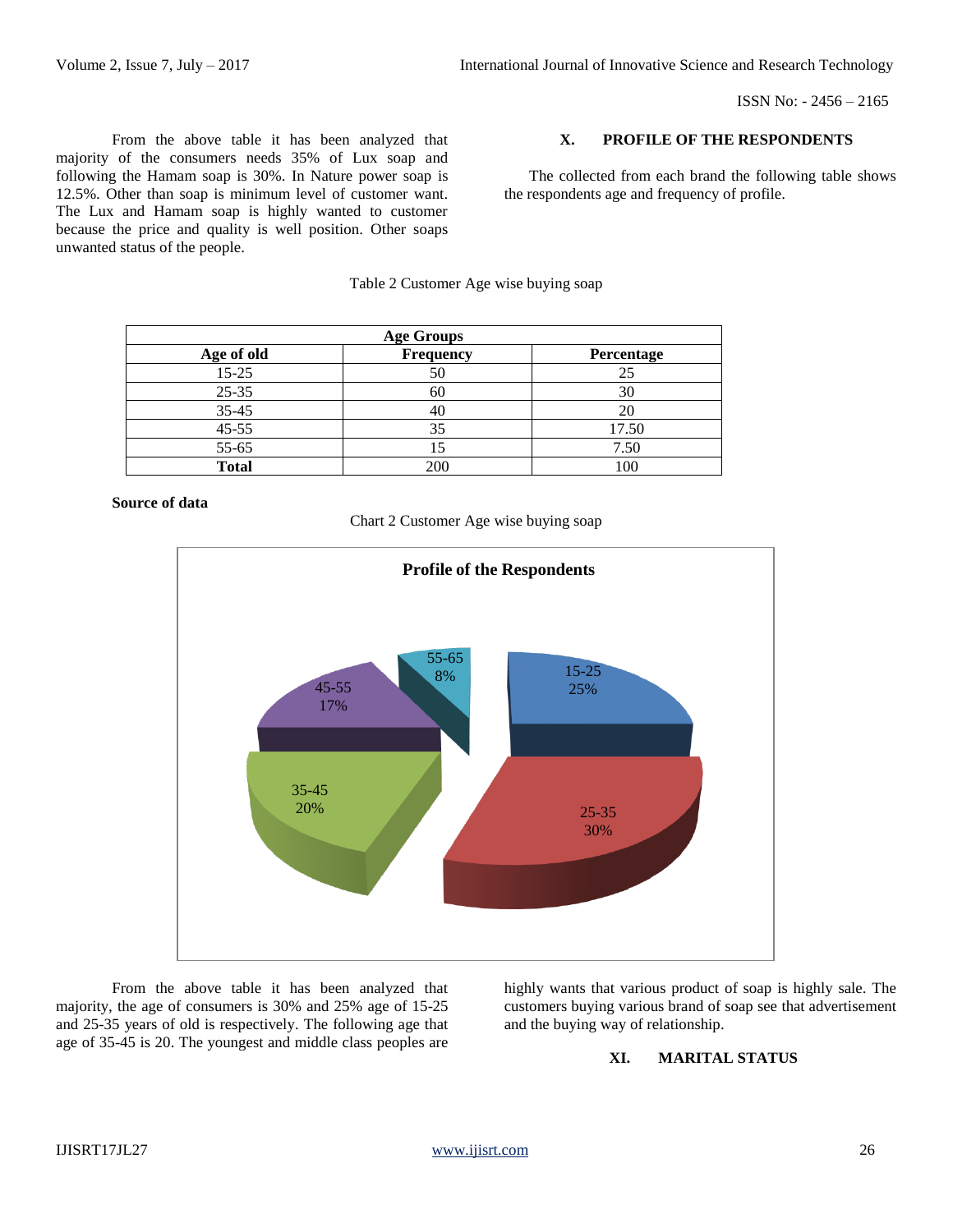ISSN No: - 2456 – 2165

| <b>Marital Status</b> |                  |            |  |  |
|-----------------------|------------------|------------|--|--|
| <b>Status</b>         | <b>Frequency</b> | Percentage |  |  |
| Single                | 85               | 43         |  |  |
| Married               | 105              | 52         |  |  |
| Other                 | 10               |            |  |  |
| <b>Total</b>          | 200              | 100        |  |  |

Table 3 Marital Status

#### **Source of data**



Chart 3 Marital Status

From the above table it has been analyzed that married status for the highest need of buying level. Because of married and family maintenance situation of the high wants. The single customer there is no high want because single person any one brand wants for various customers the maintenance for low level and the other people unlike of various a brands.

## **XII. DISCUSSION & CONCLUSION**

The respondents felt price was at a medium level as per their perception respective of the brand and which indicates majority of the respondents Lux soap were not high end brands when their purchasing decision is made for 35% of Lux users had felt price level was at a high end. Moreover Sandur, Rexona and Dettol soap users had never felt that the brands were at a high end since none of the respondents indicated that the price level was high for the above three brands.

The youngest and middle class peoples are highly wants that various product of soap is highly. The customers buying various brand of soap see that TV advertisement, News paper, FM radio, various customer message passed and the buying way of relationship.

The single customer there is high wants various products used because single person any were brand wants for various customers the maintenance for low level of price, highly level of price for any one product is purchase and the other people unlike of various a brands.

Above details indicates that the consumers are more conscious on perception of price & product characteristics of the brand at the point of purchase. Therefore it can be recommended to improve the skin protection attributes of the product while providing a considerable emphasis to enhance the fragrance of the product, which will enable the brands to capture more market share in the various beauty soap segment.

TV advertisements being the most influenced promotional activity of the respondents being influenced by the customer. The respondents made their purchasing due to discounts & free banded promotions of majority of the respondents purchased the soap from super markets and other